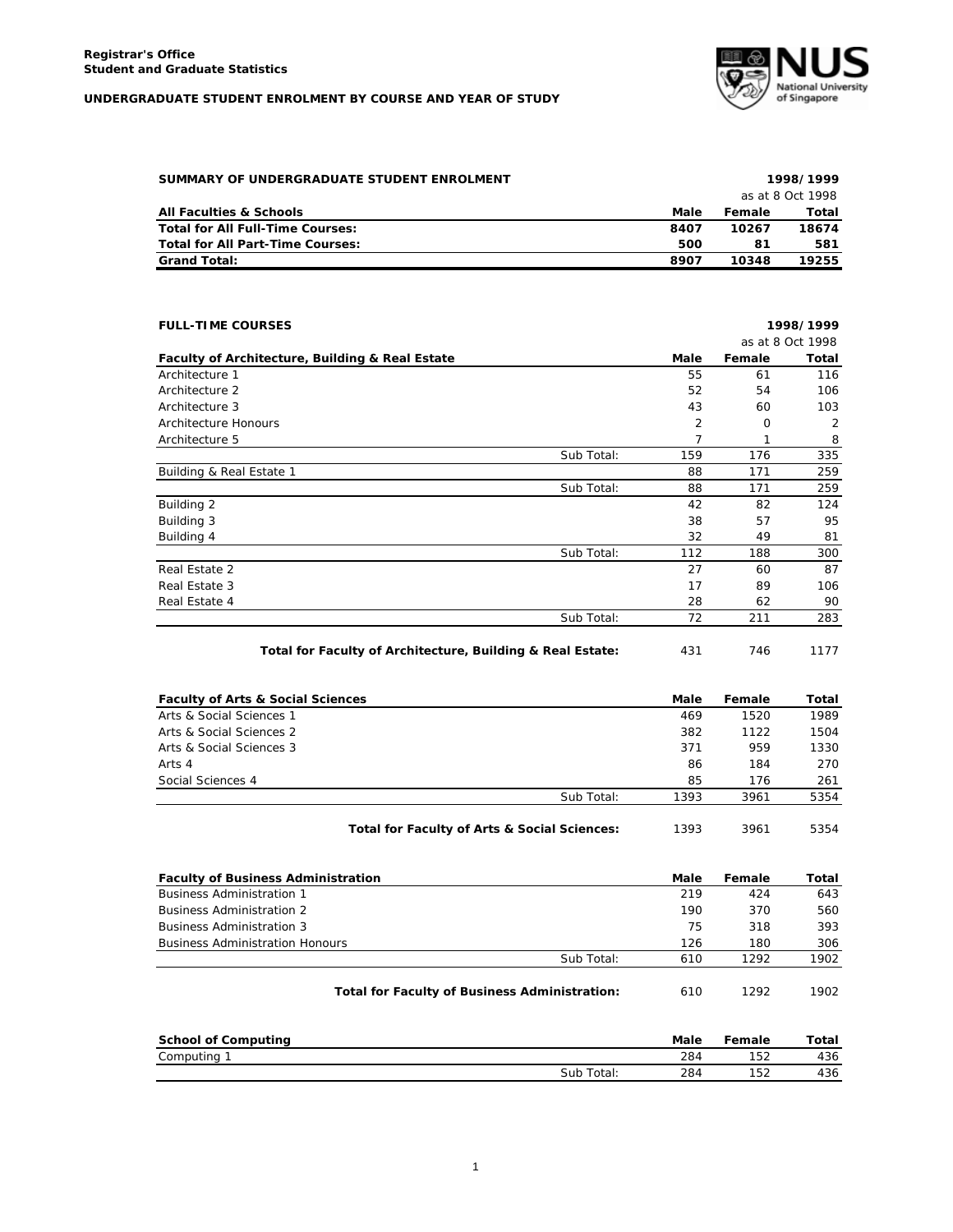## **UNDERGRADUATE STUDENT ENROLMENT BY COURSE AND YEAR OF STUDY**



| 676 | 403 | 1079 |
|-----|-----|------|
| 47  | 14  | 61   |
| 291 | 169 | 460  |
| 224 | 162 | 386  |
| 114 | 58  | 172  |
|     |     |      |

| <b>Faculty of Dentistry</b> |                                        | <b>Male</b> | Female | Total |
|-----------------------------|----------------------------------------|-------------|--------|-------|
| Dentistry 1                 |                                        | 23          | 11     | 34    |
| Dentistry 2                 |                                        | 19          | 16     | 35    |
| Dentistry 3                 |                                        | 16          | 14     | 30    |
| Dentistry 4                 |                                        | 23          | 16     | 39    |
|                             | Sub Total:                             | 81          | 57     | 138   |
|                             | <b>Total for Faculty of Dentistry:</b> | 81          | 57     | 138   |

| <b>Faculty of Engineering</b>      |            | <b>Male</b> | Female         | Total |
|------------------------------------|------------|-------------|----------------|-------|
| Engineering 1                      |            | 688         | 221            | 909   |
|                                    | Sub Total: | 688         | 221            | 909   |
| Civil Engineering 2                |            | 138         | 43             | 181   |
| Civil Engineering 3                |            | 97          | 34             | 131   |
| Civil Engineering 4                |            | 68          | 19             | 87    |
|                                    | Sub Total: | 303         | 96             | 399   |
| <b>Electrical Engineering 1</b>    |            | 1           | $\overline{2}$ | 3     |
| <b>Electrical Engineering 2</b>    |            | 332         | 81             | 413   |
| <b>Electrical Engineering 3</b>    |            | 231         | 61             | 292   |
| <b>Electrical Engineering 4</b>    |            | 303         | 52             | 355   |
|                                    | Sub Total: | 867         | 196            | 1063  |
| Mechanical Engineering 1           |            | 9           | 6              | 15    |
| Mechanical Engineering 2           |            | 228         | 55             | 283   |
| Mechanical Engineering 3           |            | 156         | 63             | 219   |
| Mechanical Engineering 4           |            | 199         | 19             | 218   |
|                                    | Sub Total: | 592         | 143            | 735   |
| Chemical Engineering 1             |            | 115         | 69             | 184   |
| Chemical Engineering 2             |            | 92          | 76             | 168   |
| Chemical Engineering 3             |            | 45          | 64             | 109   |
| Chemical Engineering 4             |            | 95          | 51             | 146   |
|                                    | Sub Total: | 347         | 260            | 607   |
| Computer Engineering (B.Eng) 1     |            | 75          | 14             | 89    |
| Computer Engineering (B.Eng) 2     |            | 50          | 10             | 60    |
|                                    | Sub Total: | 125         | 24             | 149   |
| Environmental Engineering 1        |            | 13          | 20             | 33    |
| <b>Environmental Engineering 2</b> |            | 15          | 16             | 31    |
| Environmental Engineering 3        |            | 10          | 6              | 16    |
|                                    | Sub Total: | 38          | 42             | 80    |

Total for Faculty of Engineering: 2960 982 3942

| <b>Faculty of Law</b> | Male | Female | Total |
|-----------------------|------|--------|-------|
| Law 1                 | 71   | 76     | 147   |
| Law 2                 | 58   | 95     | 153   |
| Law 3                 | 76   | 78     | 154   |
| Law <sub>4</sub>      | 94   | 77     | 171   |